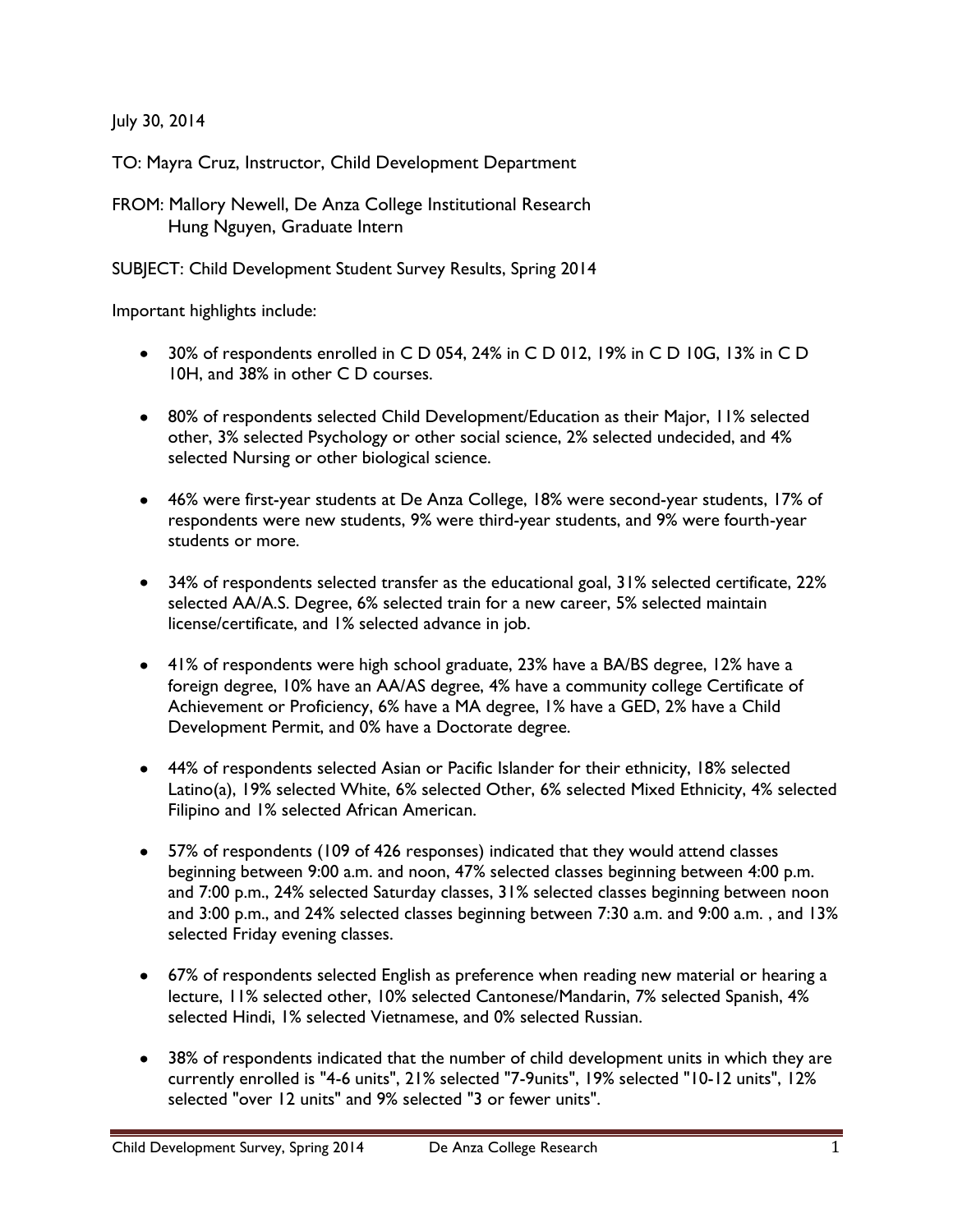### **1. Which course are you enrolled in?**

(Choose one**)**

| Label     | N  | $\%$ |
|-----------|----|------|
| CD010G    | 19 | 15%  |
| CD010H    | 13 | 10%  |
| CD012     | 24 | 19%  |
| C D 050   | 6  | 5%   |
| CD 052    | 3  | 2%   |
| C D 053   | 8  | 6%   |
| C D 054   | 30 | 24%  |
| C D 057   | 4  | 3%   |
| C D 058   | 5  | 4%   |
| CD 059H   | 3  | 2%   |
| CD 061    | 4  | 3%   |
| CD 064    | 4  | 3%   |
| CD 068    | I  | 1%   |
| $CD$ 051A | 0  | 0%   |
| CD 051B   | 0  | 0%   |
| CD 055    | 0  | 0%   |
| C D 056   | 0  | 0%   |
| CD 059G   | 0  | 0%   |
| C D 060   | 0  | 0%   |
| CD 063    | 0  | 0%   |
| C D 065   | 0  | 0%   |
| C D 066   | 0  | 0%   |
| CD 067    | 0  | 0%   |
| CD 069    | 0  | 0%   |
| C D 070   | 0  | 0%   |
| CD 071    | 0  | 0%   |
| CD 072    | 0  | 0%   |
| CD 073    | 0  | 0%   |
| CD 074    | 0  | 0%   |
| CD 075    | 0  | 0%   |
| CD 077    | 0  | 0%   |
| C D 077W  | 0  | 0%   |
| C D 077X  | 0  | 0%   |
| Total     |    | -00% |



<del>Child Development Survey, Spring 2014 <sup>De J</sup>anza College Research Child Development Survey, 2</del>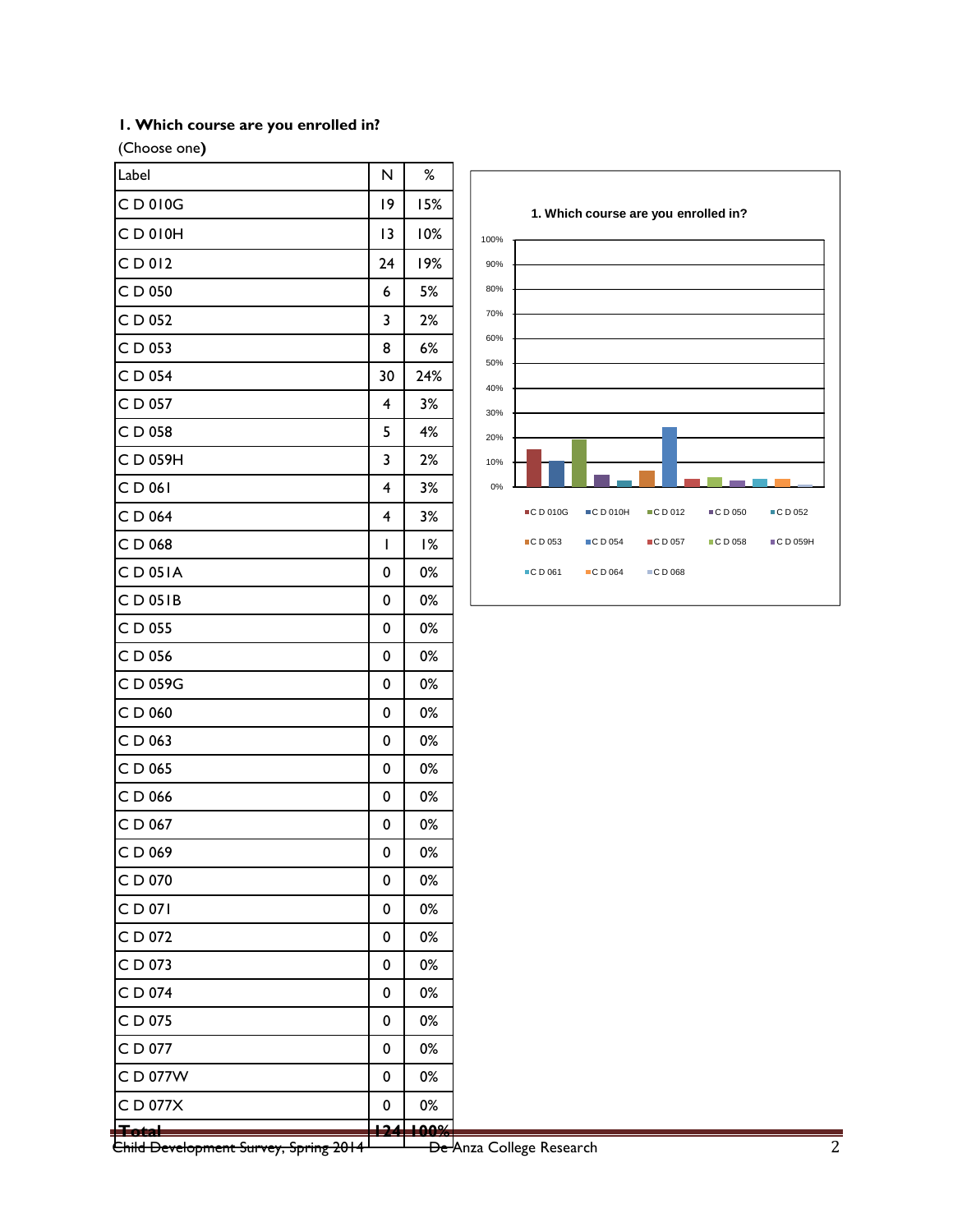#### **2. ENROLLMENT STATUS**

| Label                            | N  | %    |
|----------------------------------|----|------|
| <b>New</b>                       | 16 | 17%  |
| First year but not first quarter | 44 | 46%  |
| Second year                      | 17 | 18%  |
| Third year                       | 9  | 9%   |
| Fourth year or more              | 9  | 9%   |
| Total                            | 95 | 100% |



# **3. MAJOR AT DE ANZA: What is your major - the area in which you will concentrate most of your studies at De Anza?**

| Label                               | N            | %    |
|-------------------------------------|--------------|------|
| Child Development/Education         | 75           | 80%  |
| Psychology or other social science  | 3            | 3%   |
| Nursing or other biological science |              | 4%   |
| Other                               | 10           | 11%  |
| Undecided                           | $\mathbf{2}$ | 2%   |
| Total                               | 94           | 100% |

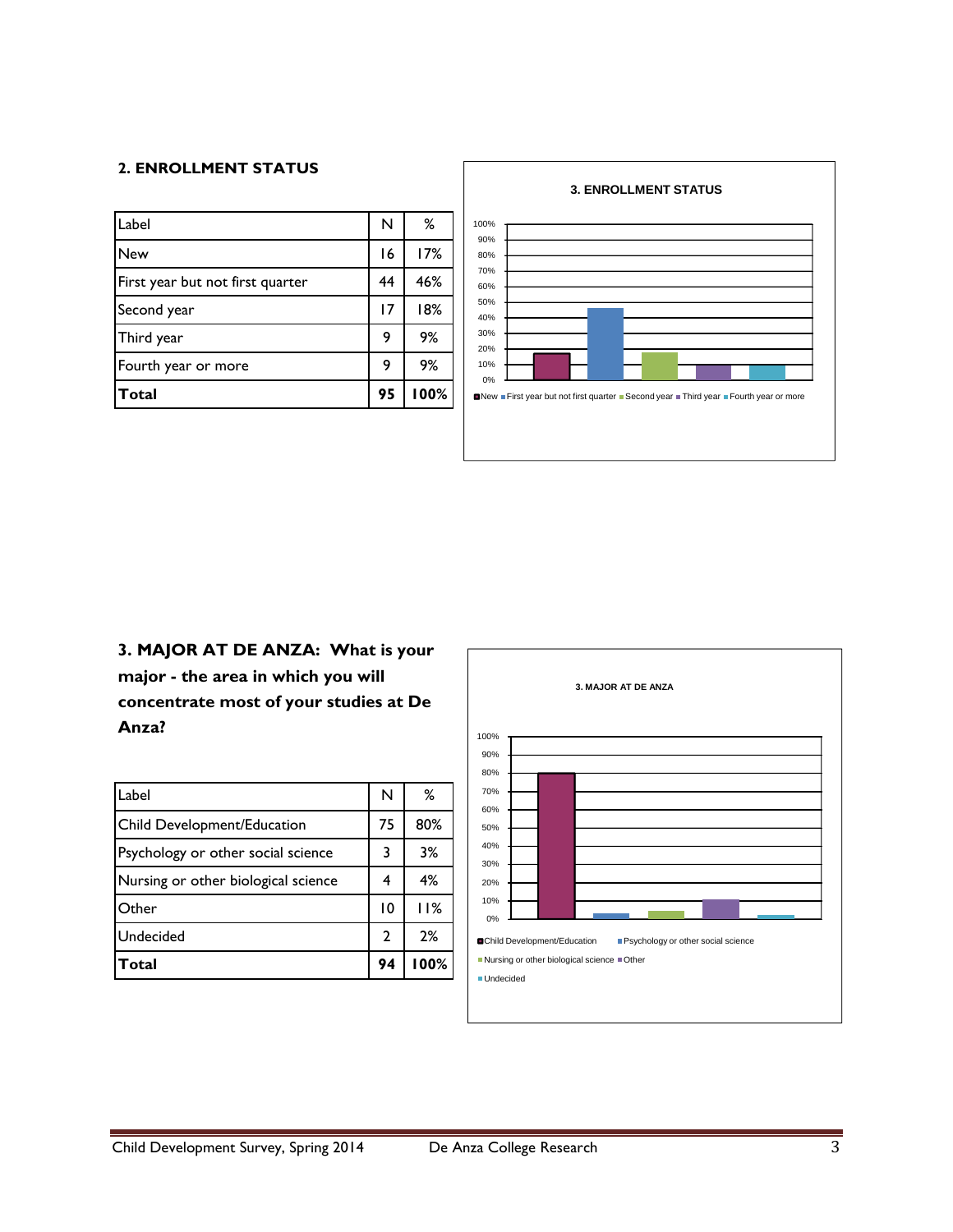#### **4. What is your educational goal**

| Label                        | N  | %    |
|------------------------------|----|------|
| Transfer                     | 32 | 34%  |
| Certificate                  | 29 | 31%  |
| AA/A.S. Degree               | 20 | 22%  |
| Train for a new career       | 6  | 6%   |
| Maintain license/certificate | 5  | 5%   |
| Advance in Job               |    | 1%   |
| <b>Total</b>                 | 93 | 100% |



### **5. PRIOR EDUCATION: Check highest degree or certificate presently held.**

| N  | ℅    |
|----|------|
|    | ۱%   |
| 39 | 41%  |
|    | 4%   |
|    |      |
| 9  | 10%  |
| 22 | 23%  |
| 6  | 6%   |
| 0  | 0%   |
| П  | 12%  |
| 2  | 2%   |
| 94 | 100% |
|    | 4    |

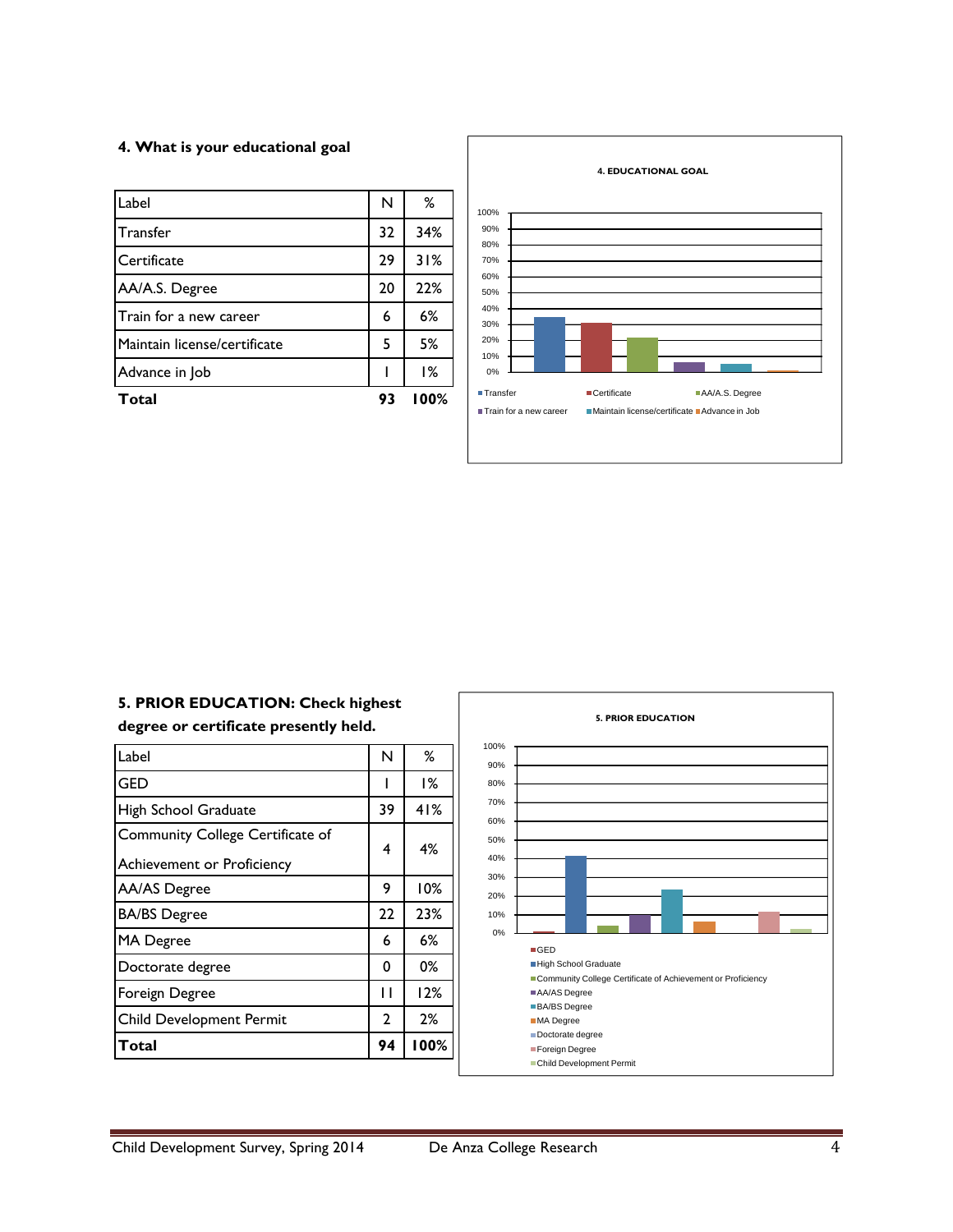**6. ETHNICITY: Your response to this item will be used in a report on the status of minority participation in teacher training programs. Check the one which best applies.** 

| Label                             | N              | ℅    |
|-----------------------------------|----------------|------|
| African Ancestry                  |                | 1%   |
| African-American                  |                | 1%   |
| American Indian or Alaskan Native | 0              | 0%   |
| Asian or Pacific Islander         | 4 <sub>1</sub> | 44%  |
| African American, not Hispanic    | 0              | 0%   |
| White, not Hispanic               | 18             | 19%  |
| Filipino                          | 4              | 4%   |
| Latino(a)                         | 17             | 18%  |
| Mixed Ethnicity                   | 6              | 6%   |
| Other                             | 6              | 6%   |
| Total                             | 94             | 100% |



#### **7. PRIMARY LANGUAGE: When**

**reading new material or hearing a lecture, what is your language preference?**

| Label              | N  | %    |
|--------------------|----|------|
| English            | 63 | 67%  |
| Cantonese/Mandarin | 9  | 10%  |
| Hindi              | 4  | 4%   |
| Spanish            |    | 7%   |
| Vietnamese         |    | 1%   |
| Other              | 10 | 11%  |
| <b>Russian</b>     | 0  | 0%   |
| <b>Total</b>       | 94 | 100% |

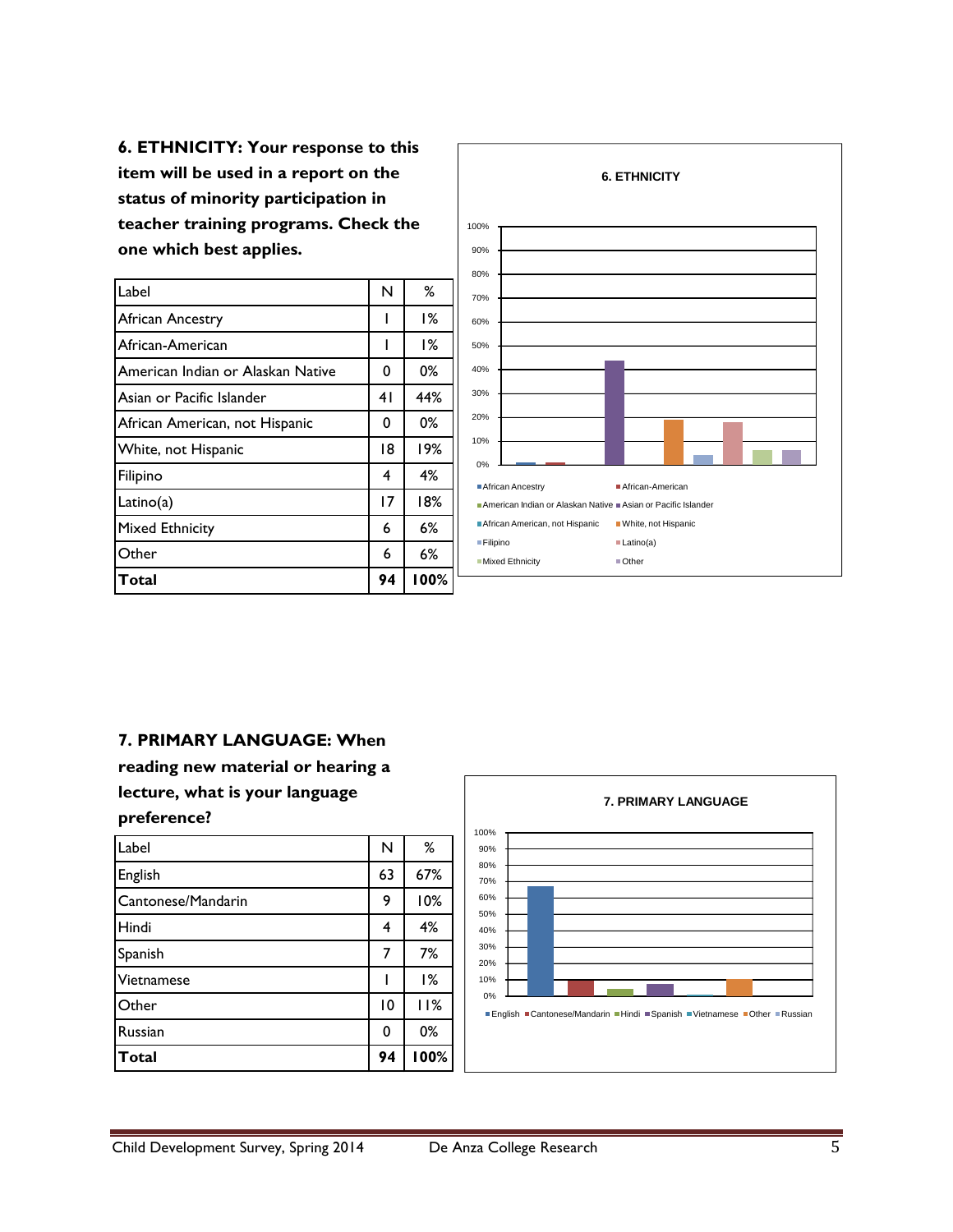| <b>0. RESIDENCE: What is your residential</b> |                 |      |                                                                                                         |  |  |
|-----------------------------------------------|-----------------|------|---------------------------------------------------------------------------------------------------------|--|--|
| zip code?                                     |                 |      | <b>8. RESIDENTIAL ZIP CODE</b><br>100%                                                                  |  |  |
| Label                                         | N               | %    | 90%                                                                                                     |  |  |
| Campbell (95008)                              | 8               | 9%   |                                                                                                         |  |  |
| Cupertino (95014)                             | 12              | 13%  | 80%                                                                                                     |  |  |
| Fremont (94536, 94555)                        | 0               | 0%   | 70%                                                                                                     |  |  |
| Los Altos (94024)                             | $\mathbf 0$     | 0%   | 60%                                                                                                     |  |  |
| Los Gatos (95030, 95031, 95032,<br>95033)     | 0               | 0%   | 50%                                                                                                     |  |  |
| Milpitas (95035)                              | $\overline{2}$  | 2%   | 40%                                                                                                     |  |  |
| Mountain View (94040, 94041,<br>94043)        | $\overline{2}$  | 2%   | 30%<br>20%                                                                                              |  |  |
| Palo Alto (94301, 94303, 94306)               | $\mathbf 0$     | 0%   | 10%                                                                                                     |  |  |
| San Francisco (94121, 94123,<br>94131)        | 0               | 0%   | 0%<br>Campbell (95008)<br>Cupertino (95014)                                                             |  |  |
| Other                                         | 43              | 46%  | Fremont (94536, 94555)<br>Los Altos (94024)                                                             |  |  |
| San Mateo (94402)                             | $\mathbf 0$     | 0%   | Milpitas (95035)<br>Los Gatos (95030, 95031, 95032,                                                     |  |  |
| Santa Clara (95050, 95051, 95054)             | $\overline{10}$ | 11%  | 95033)<br>Mountain View (94040, 94041,<br>Palo Alto (94301, 94303, 94306)                               |  |  |
| Santa Cruz (95060, 95062)                     | $\mathbf 0$     | 0%   | 94043)<br>San Francisco (94121, 94123,<br>■Other                                                        |  |  |
| Saratoga (95070)                              | 0               | 0%   | 94131)                                                                                                  |  |  |
| Sunnyvale (94085, 94086, 94087,<br>94088)     | 16              | 17%  | San Mateo (94402)<br>Santa Clara (95050, 95051, 95054)<br>Santa Cruz (95060, 95062)<br>Saratoga (95070) |  |  |
| <b>Total</b>                                  | 93              | 100% | Sunnyvale (94085, 94086, 94087,<br>94088)                                                               |  |  |

#### **8. RESIDENCE: What is your residential**

\* Note: San Jose includes the following zip codes: (95112, 95116, 95117, 96118, 95119, 95120, 95121, 95123, 95124, 95125, 95127, 95128, 95129, 95130, 95132, 95133, 95135, 95136, 95148).

#### **9. COURSE LOAD: Indicate the number of Child Development Units in which you are currently enrolled.**

| Label            | N  | ℅    |
|------------------|----|------|
| 3 or fewer units | 8  | 9%   |
| $4 - 6$ units    | 34 | 38%  |
| 7 - 9 units      | 19 | 21%  |
| 10 - 12 units    | 17 | 19%  |
| Over 12 units    | 11 | 12%  |
| <b>Total</b>     | 89 | 100% |

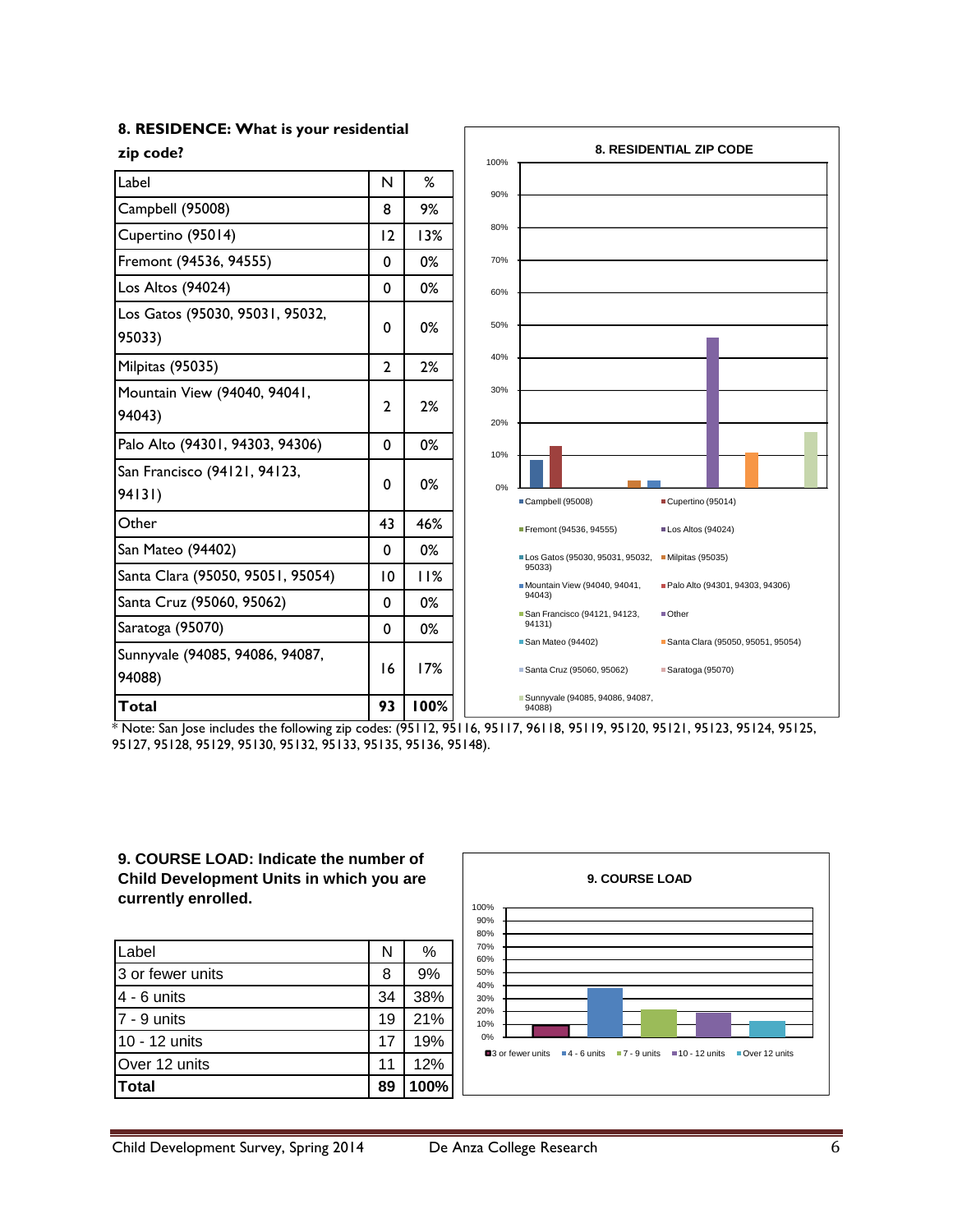**10. SCHEDULING: Check all of the times that you would actually attend classes if offered.**

| Label                                                | N   | %    |
|------------------------------------------------------|-----|------|
| Classes beginning between 7:30 a.m.<br>and 9:00 a.m. | 22  | 12%  |
| Classes beginning between 9:00 a.m.<br>and noon      | 51  | 29%  |
| Classes beginning between noon and<br>3:00 p.m.      | 28  | 16%  |
| Classes beginning between 4:00 p.m.<br>and 7:00 p.m. | 42  | 24%  |
| Friday evening                                       | 12  | 7%   |
| Saturday classes                                     | 22  | 12%  |
| Total                                                | 177 | 100% |

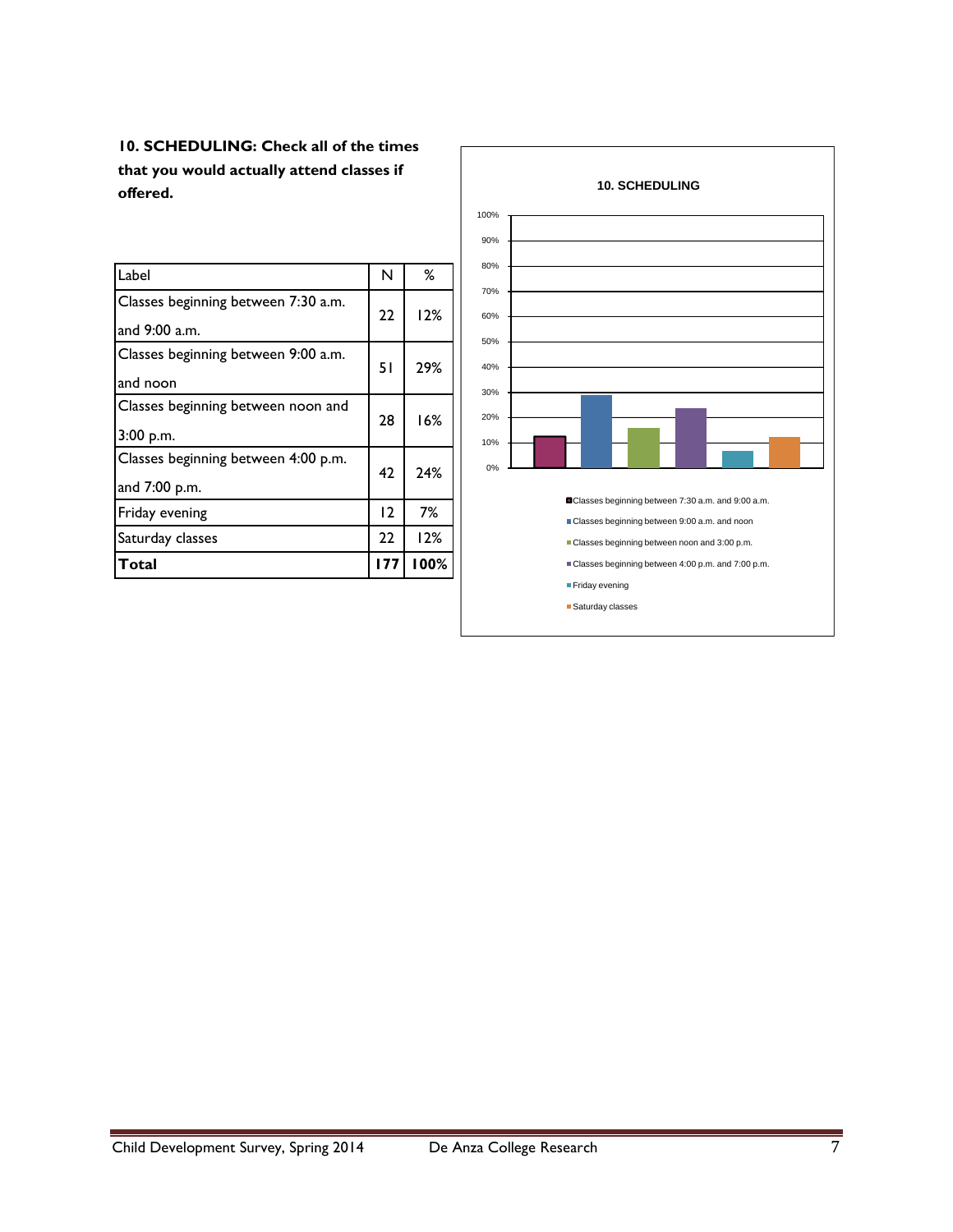#### **11. EMPLOYMENT**

| Label                                  | N            | ℅    |
|----------------------------------------|--------------|------|
| Not working at this time               | 39           | 43%  |
| Employed but not in Child              | 17           |      |
| Development related work               |              | 19%  |
| Currently an aide or assistant teacher | 15           | 17%  |
| Currently a teacher                    | П            | 12%  |
| Currently a program director           | 0            | 0%   |
| Currently a home care provider         | 4            | 4%   |
| Child Development Researcher           | 0            | 0%   |
| <b>Home Visitor</b>                    | $\mathbf{c}$ | 2%   |
| <b>Community Worker</b>                |              | 1%   |
| <b>Family Partner</b>                  | ı            | 1%   |
| Total                                  | 90           | 100% |



# **12. How many hours do you work each week in any field?**

| Label          | N  | ℅    |
|----------------|----|------|
| Less than 10   | 9  | 10%  |
| $10$ to $20$   | 19 | 22%  |
| Up to 40       | 20 | 23%  |
| More than 40   | 7  | 8%   |
| Does not apply | 32 | 37%  |
| Total          | 87 | 100% |

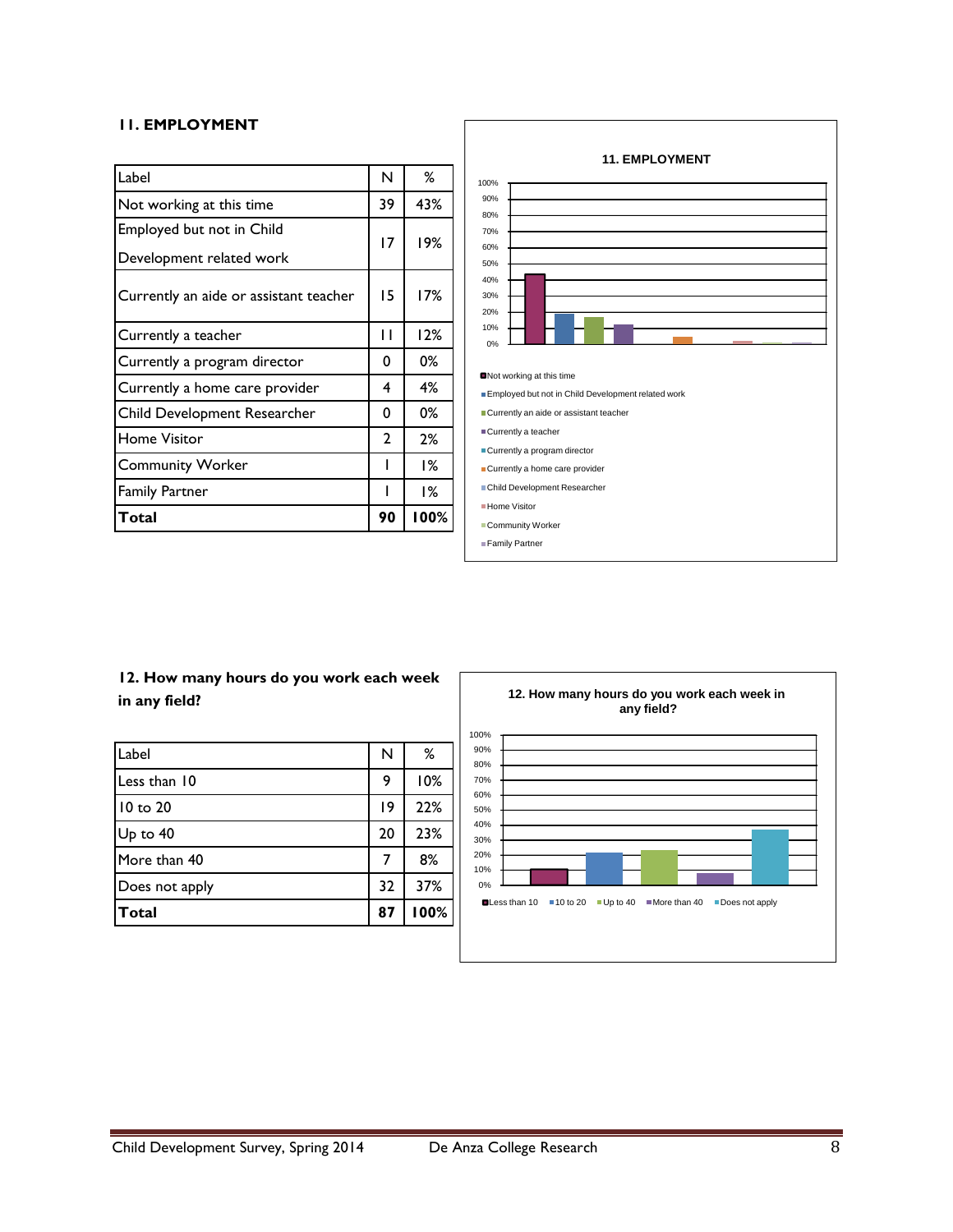#### **13. What is your worksite's zip code?**

| (if applicable)                 |    |      | 13. What is your worksite's zip code?                    |
|---------------------------------|----|------|----------------------------------------------------------|
|                                 |    |      | 100%                                                     |
| Label                           | N  | ℅    | 90%<br>80%                                               |
| Campbell (95008)                | 2  | 5%   | 70%                                                      |
| Cupertino (95014, 95015)        | 6  | 16%  | 60%<br>50%                                               |
| Fremont (94539)                 | 0  | 0%   | 40%                                                      |
| <b>Gilroy (95020)</b>           | 0  | 0%   | 30%                                                      |
| Los Altos (94022)               | 0  | 0%   | 20%<br>10%                                               |
| Los Gatos (95030, 95032)        | 2  | 5%   | 0%                                                       |
| Mountain View (94040, 94043)    | 0  | 0%   | Campbell (95008)<br>Cupertino (95014, 95015)             |
| Palo Alto (94301, 94303, 94306) | L  | 3%   | Fremont (94539)                                          |
| San Francisco (94123)           | 0  | 0%   | Gilroy (95020)<br>Los Altos (94022)                      |
| *San Jose                       | 23 | 61%  | Los Gatos (95030, 95032)                                 |
| Santa Clara (95050, 95051)      | 3  | 8%   | Mountain View (94040, 94043)                             |
| Saratoga (95070)                | 0  | 0%   | Palo Alto (94301, 94303, 94306)<br>San Francisco (94123) |
| Soquel                          | 0  | 0%   | ■*San Jose                                               |
| Sunnyvale (94085, 94086, 94087, |    |      | Santa Clara (95050, 95051)<br>Saratoga (95070)           |
| 94088, 94089)                   |    | 3%   | Soquel                                                   |
| Total                           | 38 | 100% | Sunnyvale (94085, 94086, 94087, 94088, 94089)            |

\* Note: San Jose includes the following zip codes: (95112, 95116, 95117, 96118, 95119, 95120, 95121, 95123, 95124, 95125, 95127, 95128, 95129, 95130, 95132, 95133, 95135, 95136, 95148).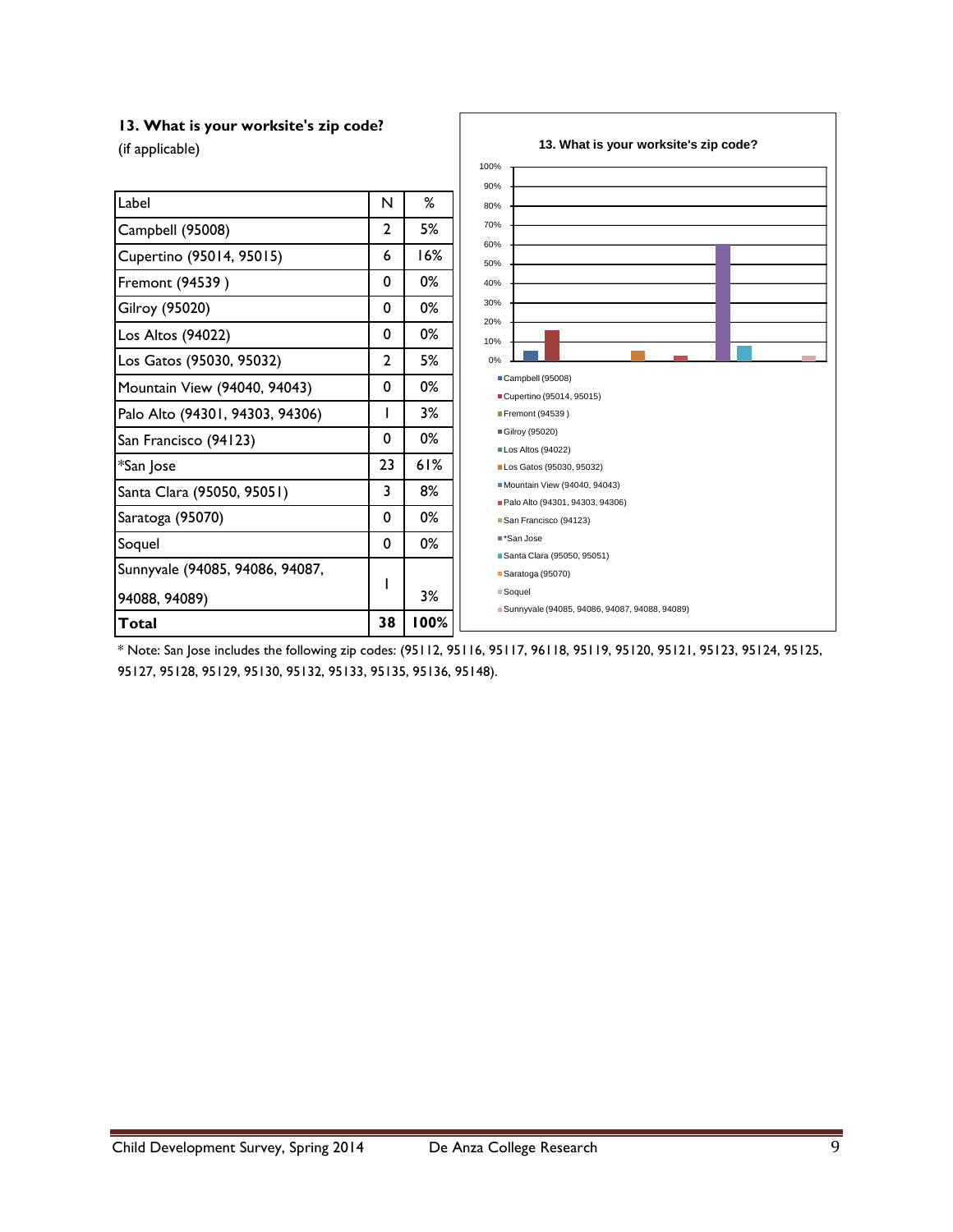

# **15. PROGRAM COMPLETION: Check all**

**options that you will complete in this academic year.**

| Label                                                                 | N    | ℅    |
|-----------------------------------------------------------------------|------|------|
| <b>Child Development Permit</b>                                       | 25   | 21%  |
| Certificate of Achievement                                            | 26   | 22%  |
| Certificate of Achievement-Advanced                                   | 5    | 4%   |
| (CD or Early Intervention/Special Ed.)                                |      |      |
| A.A. Degree in Child Development                                      | 10   | 8%   |
| 18 quarter units required by Child<br>Care Licensing                  | 22   | 19%  |
| Associate degree for transfer AA-T                                    | 9    | 8%   |
| All transfer requirements for College<br>or University of your choice | 21   | 18%  |
| Total                                                                 | I 18 | 100% |

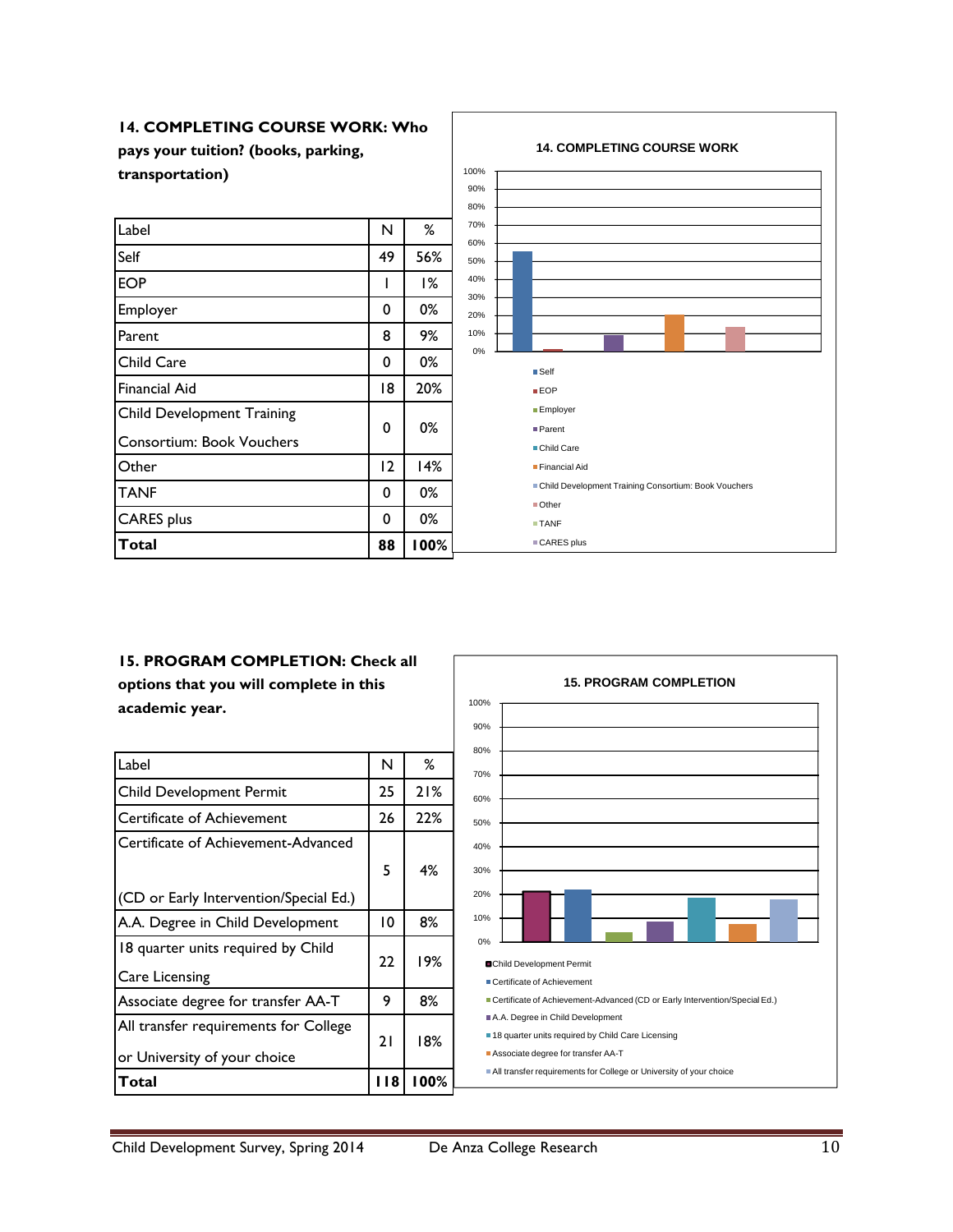# **16. SUPPORT SERVICES: What college**

**service(s) would help you to be more successful?**

| Label                                 | N   | ℅    |
|---------------------------------------|-----|------|
| <b>Study Skills class</b>             | 29  | 20%  |
| <b>Tutorial services</b>              | 25  | 17%  |
| Advision in Child Development major   | 45  | 31%  |
| Student led study group               | 16  | 11%  |
| Child Development classes in Spanish  |     |      |
| or Chinese with English as a second   | 8   | 6%   |
| language support.                     |     |      |
| Language Instruction for Teachers Lab | 7   | 5%   |
| LIFT for adult English leaners        |     |      |
| <b>Smart Thinking Online Tutorial</b> |     | 10%  |
| Total                                 | 145 | 100% |

# **17. What student support service(s) have you**



 $\Box$ Label N  $\parallel$  N  $\parallel$  % Counseling 22% Placement Testing (math and/or language)  $30$  | 14% Educational Diagnostic Center 1 6 3% Tutorial Center 22 | 10% **used on campus?** 10% 20% 30% 40% 50% 60% 70% 80% 90% 100%

Occupational Training Institute (OTI) | 6 | 3%

Financial Aid 26 12% Student Success Center 20 9% Library 59 27% **Total 216 100%**

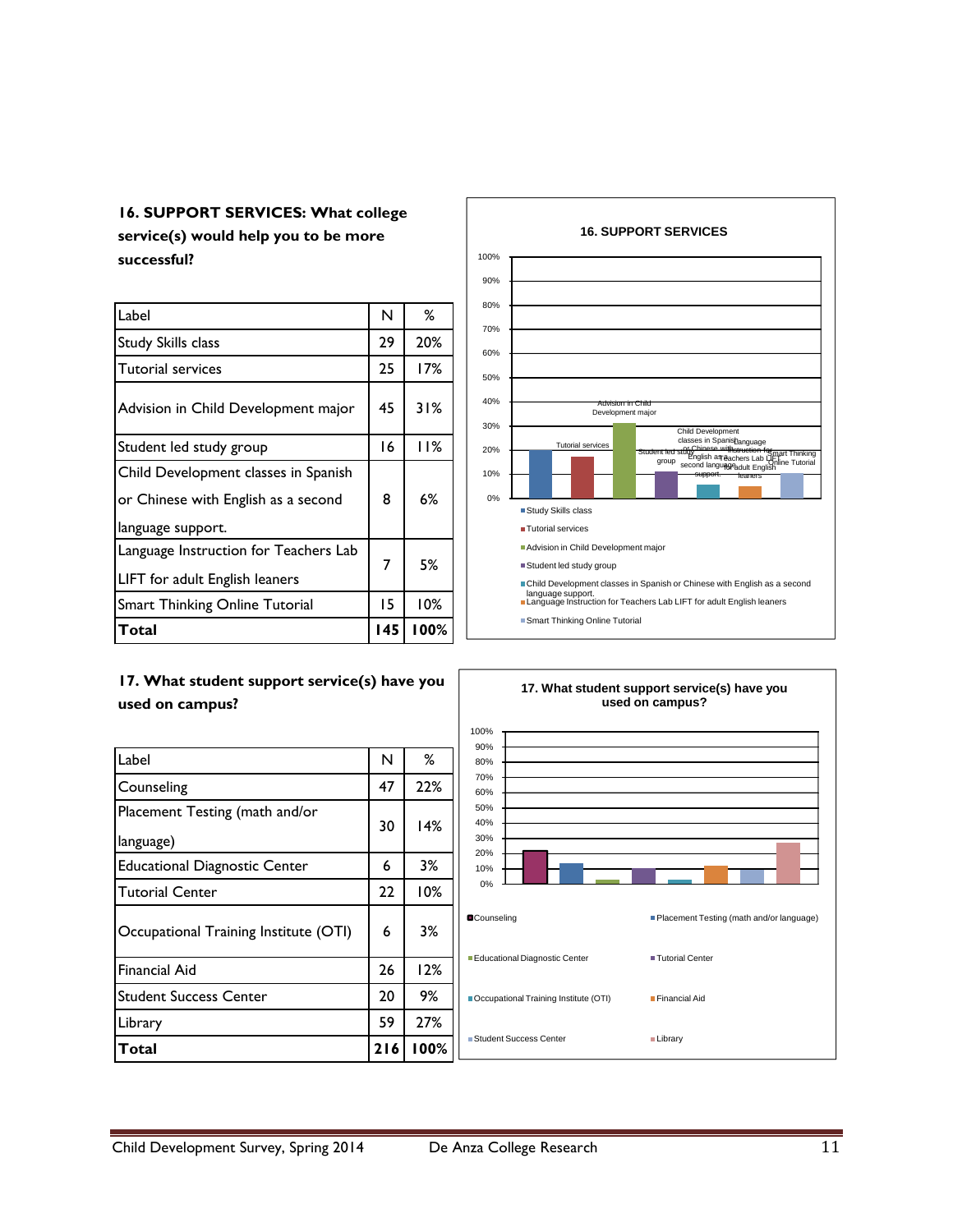#### **18. OUTREACH AND ASSISTANCE**

**ACTIVITIES: Which of the following have you participated in while a student in Child** 

#### **Development department?**

| Label                                                   | N               | ℅    |
|---------------------------------------------------------|-----------------|------|
| <b>Child Development Orientation</b>                    | 44              | 35%  |
| Saturday Classes                                        | 19              |      |
| Off-campus Student Teaching<br>Practicum                | 5               | 9%   |
| <b>Child Development Training</b><br>Consortium         | 3               | 8%   |
| <b>Friday Classes</b>                                   | 12              | 14%  |
| Student Advisement                                      | $\overline{14}$ | 15%  |
| Cares Advisor                                           | $\overline{2}$  | 5%   |
| Language Instruction for Teachers Lab<br>LIFT for Adult | 3               | 7%   |
| <b>Community Presentation</b>                           | 6               | 7%   |
| Total                                                   | 262             | 100% |



# **19. Do you have computer access or computer availability including the internet? Mark all that apply.**

| Label                                                                                                         | N   | ℅    |
|---------------------------------------------------------------------------------------------------------------|-----|------|
| Own/have computer and access to the<br>internet                                                               | 75  | 56%  |
| I have daily access to a computer and<br>internet                                                             | 38  | 29%  |
| I am able to access a computer and<br>internet at the library, resource center,<br>friend or relative's home. | 20  | 15%  |
| No access to computer or internet                                                                             | 0   | 0%   |
| Total                                                                                                         | 133 | 100% |

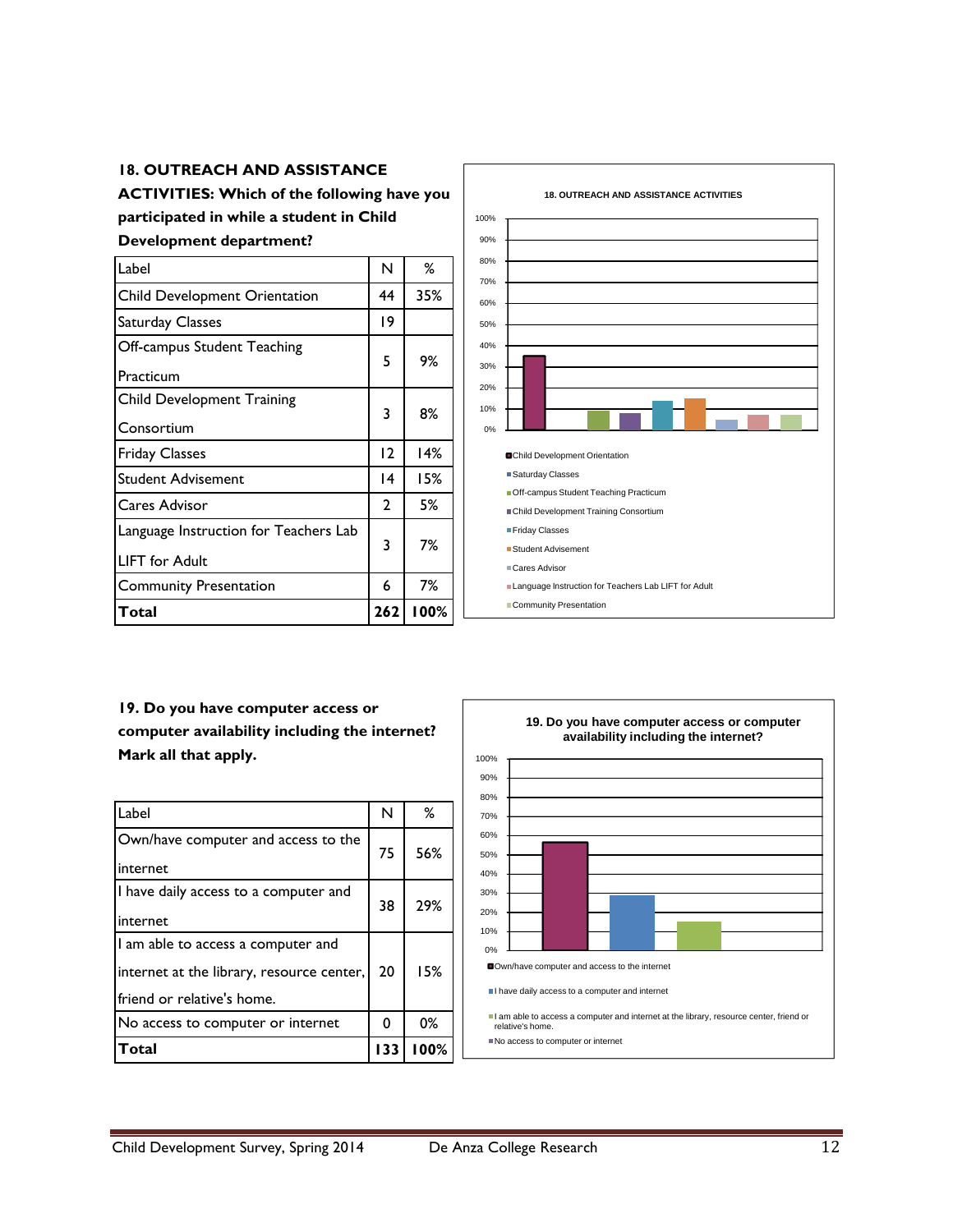**20. What do you feel is the biggest challenge to your success in classes?**

| Label                                | N  | %    |
|--------------------------------------|----|------|
| Learning difficulties                | 6  | 7%   |
| Physical barriers in environment     | 0  | 0%   |
| English is your second language      | 17 | 20%  |
| Work and/or family obligations       | 34 | 40%  |
| Difficulty with the English language |    | 1%   |
| Difficulty with writing and reading  | 6  | 7%   |
| English                              |    |      |
| Lack of basic Math skills            | 4  | 5%   |
| Other challenges not listed here     | 3  | 3%   |
| I do not have any challenges         | 15 | 17%  |
| Total                                | 86 | 100% |



#### **\* 21. What teaching method helps you to be a more effective learner?**

| Label                                                 | N  | ℅    |
|-------------------------------------------------------|----|------|
| Structured small group activities                     | 43 | 16%  |
| Group projects or presentations                       | 29 | 11%  |
| Lecture and discussion                                | 54 | 20%  |
| Multi-media (e.g. video, PowerPoint<br>presentations) | 45 | 17%  |
| Distance Learning                                     | 10 | 4%   |
| Community/volunteer service learning                  | 22 | 8%   |
| Other                                                 |    | 0%   |
| Exploration and hands-on activities                   | 52 | 19%  |
| <b>Online Activities</b>                              | 14 | 5%   |
| Total                                                 |    | 100% |



\* NOTE: The answers were distributed across groups.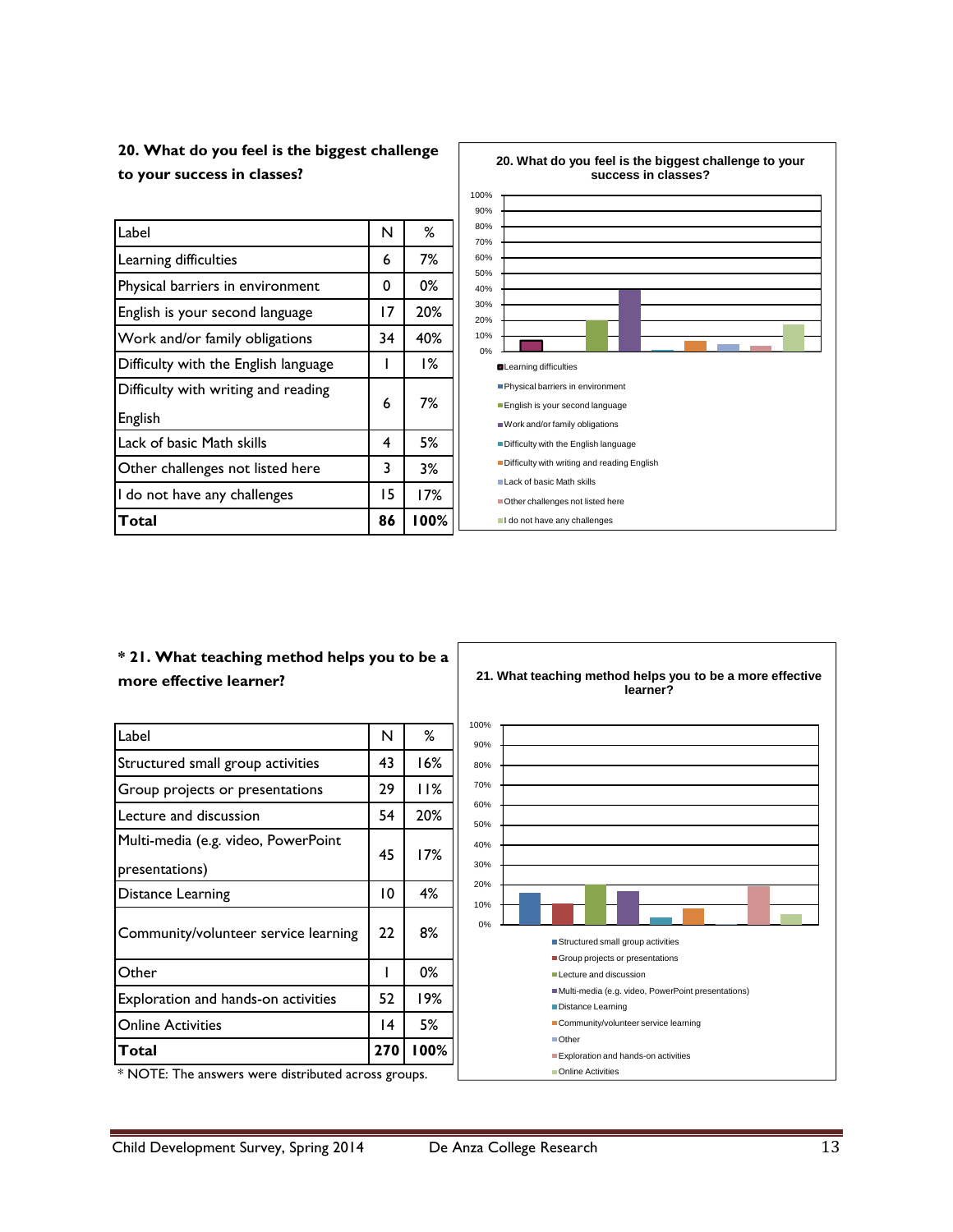**22. PROGRAM PUBLICITY: How did you first hear about the Child Development program at De Anza?**

| Label                                   | N  | %    |
|-----------------------------------------|----|------|
| Director                                |    | 1%   |
| Co-Worker                               | 2  | 2%   |
| College newsletter or newspaper         | 2  | 2%   |
| College Catalog or Schedule of Classes  | 27 | 30%  |
| Radio Television or Newspaper           |    | 1%   |
| Child Development Department<br>Website | 25 | 28%  |
| <b>Word of Mouth</b>                    | 32 | 36%  |
| Total                                   | 90 | 100% |



**23. RATING: The classes you have taken at De Anza College Child Development Department.**

| Label                | N  | %    |
|----------------------|----|------|
| Excellent            | 36 | 40%  |
| Very Good            | 41 | 46%  |
| Fair                 | 12 | 13%  |
| <b>Below Average</b> | 0  | 0%   |
| Poor                 |    | 1%   |
| Total                | 90 | 100% |

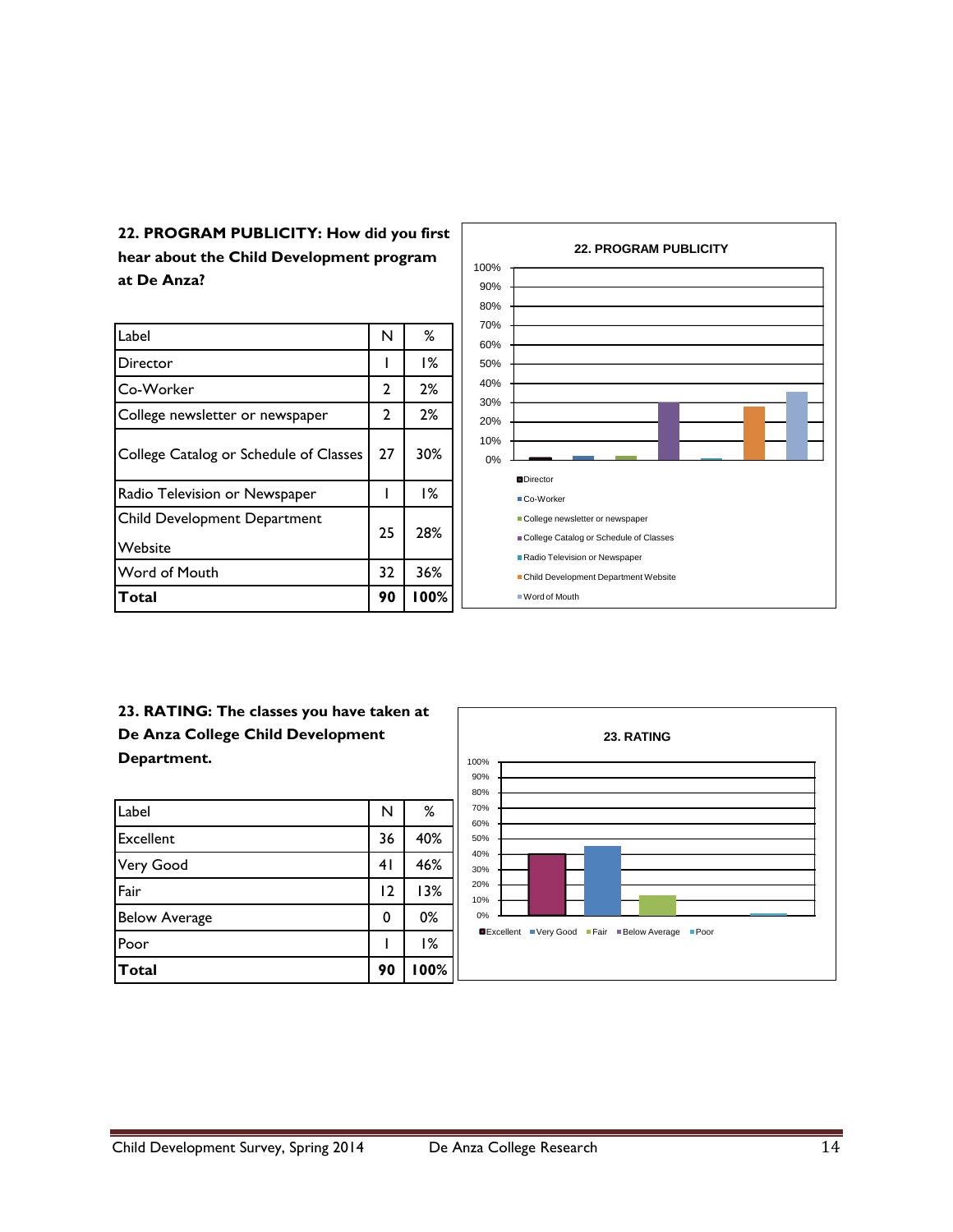**24. Did the courses in CD at De Anza College prepare you to work in a high quality early childhood program?**

| <b>Total</b>             | 89            | 100% |
|--------------------------|---------------|------|
| <b>Strongly Disagree</b> |               | 1%   |
| Disagree                 | $\mathcal{P}$ | 2%   |
| Agree                    | 44            | 49%  |
| <b>Strongly Agree</b>    | 42            | 47%  |
| Label                    | N             | ℅    |

80% 90% 100% **24. Did the courses in CD at De Anza College prepare you to work in a high quality early childhood program?**



**25. Did the courses in CD at De Anza College prepare you with the knowledge and practices appropriate to teaching all the young children?**

| Total                    | 90 | 100% |
|--------------------------|----|------|
| <b>Strongly Disagree</b> |    | 1%   |
| Disagree                 | 2  | 2%   |
| Agree                    | 44 | 49%  |
| <b>Strongly Agree</b>    | 43 | 48%  |
| Label                    | N  | ℅    |

**26. Which description best suits the classroom/family day care home you currently work in?**

| Label                | N               | %    |
|----------------------|-----------------|------|
| Infant/toddler group | 23              | 26%  |
| Preschool group      | 10              | 11%  |
| School-age group     | 8               | 9%   |
| Mixed-age group      | 35              | 39%  |
| Not applicable       | $\overline{14}$ | 16%  |
| Total                | 90              | 100% |

**25. Did the courses in CD at De Anza College prepare you with the knowledge and practices appropriate to teaching all the young children**



**26. Which description best suits the classroom/family day** 1 **care home you currently work in?**

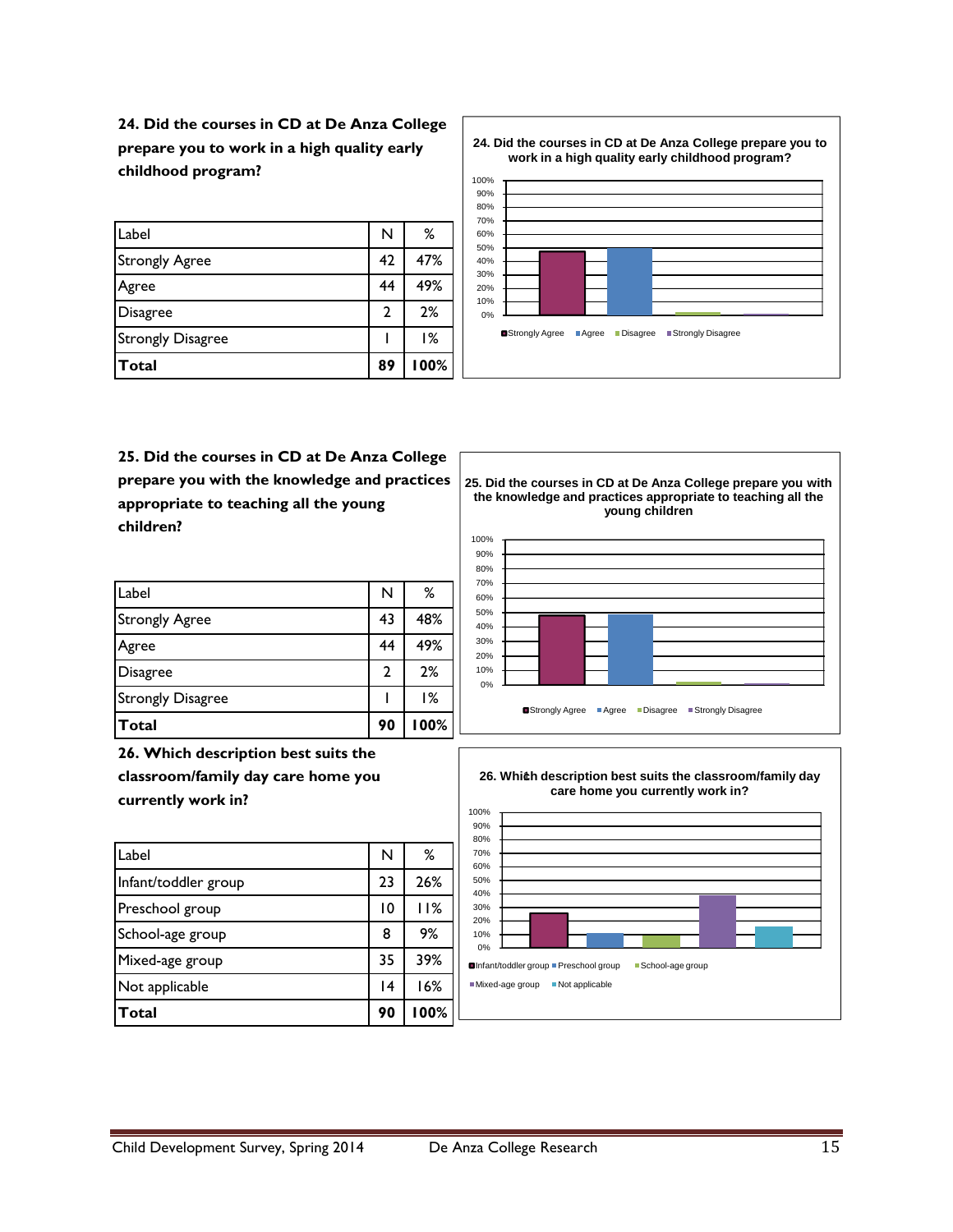**27. If you attended the Child Development Student Orientation please rate how useful it was to you:**

| Label           | N              | ℅    |
|-----------------|----------------|------|
| Very Useful     | 19             | 22%  |
| <b>Useful</b>   | 28             | 32%  |
| Not Useful      | $\overline{2}$ | 2%   |
| Not Very Useful | 2              | 2%   |
| Did Not Attend  | 36             | 41%  |
| <b>Total</b>    | 87             | 100% |

**28. How much has your experience in CD at De Anza College prepared you to communicate the developmental and behavioral needs of young children?**

| Label          | N  | %    |
|----------------|----|------|
| Very much      | 53 | 60%  |
| Somewhat       | 30 | 34%  |
| Not very much  | 2  | 2%   |
| Not at all     | 0  | 0%   |
| Not applicable | 4  | 4%   |
| <b>Total</b>   | 89 | 100% |

**29. How much has your experience in CD at De Anza College prepared you to evaluate the development of young children?**

| Label          | N  | ℅    |
|----------------|----|------|
| Very much      | 52 | 58%  |
| Somewhat       | 32 | 36%  |
| Not very much  | 3  | 3%   |
| Not at all     |    | 1%   |
| Not applicable | 2  | 2%   |
| Total          | 90 | 100% |







Child Development Survey, Spring 2014 De Anza College Research 16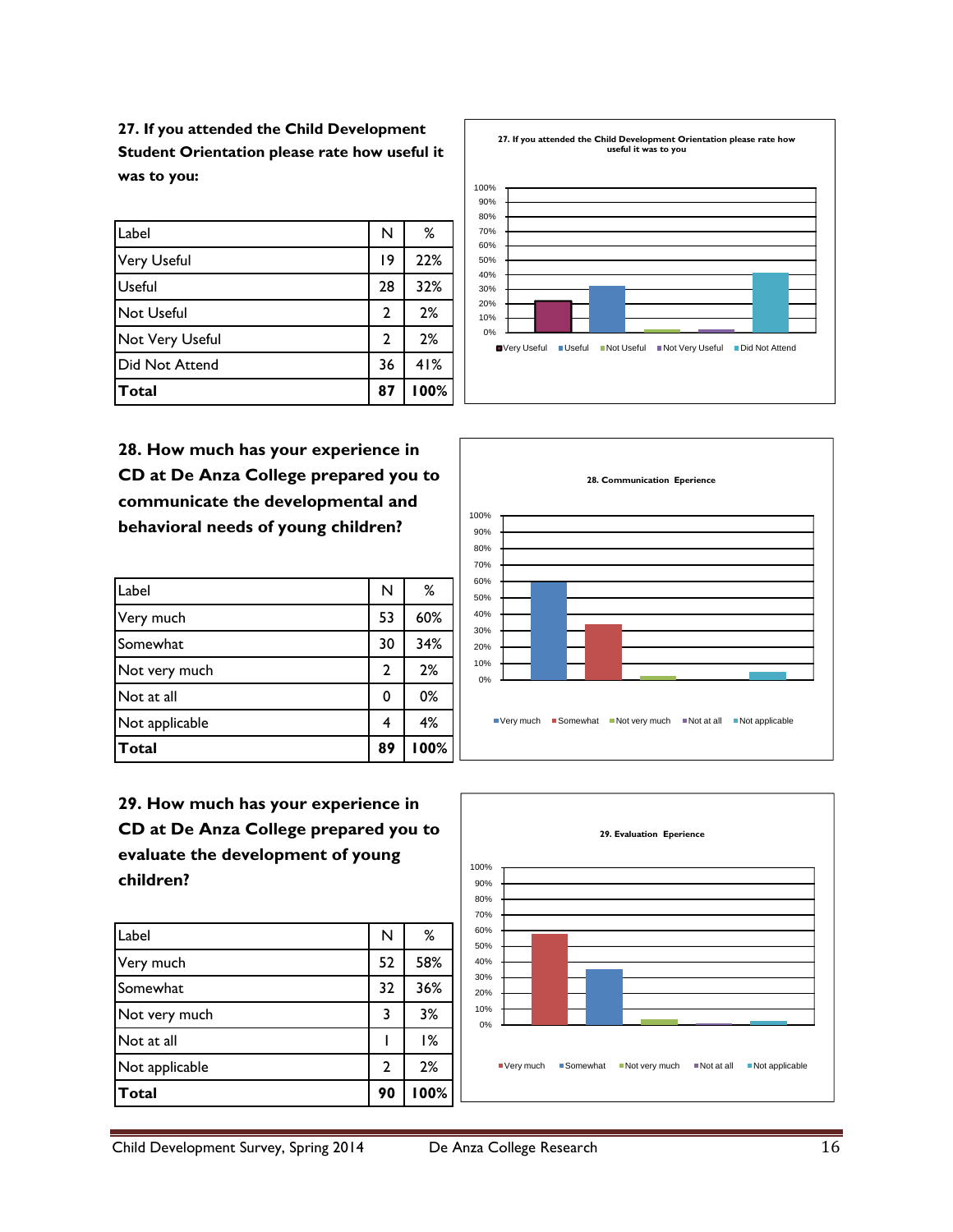**30. How much has your experience in CD at De Anza College prepared you to identify atypical development in young children?**

| Total          | 90             | 100% |
|----------------|----------------|------|
| Not applicable | $\overline{2}$ | 2%   |
| Not at all     | 4              | 4%   |
| Not very much  | 5              | 6%   |
| Somewhat       | 27             | 30%  |
| Very much      | 52             | 58%  |
| Label          | N              | %    |

**31. How much has your experience in CD at De Anza College prepared you to utilize qualitative analysis, naturalistic observation techniques, to assess child development, classroom experiences, and curriculum?**

| Label          | N  | ℅    |
|----------------|----|------|
| Very much      | 57 | 63%  |
| Somewhat       | 27 | 30%  |
| Not very much  | 3  | 3%   |
| Not at all     | 0  | 0%   |
| Not applicable | 3  | 3%   |
| <b>Total</b>   | 90 | 100% |



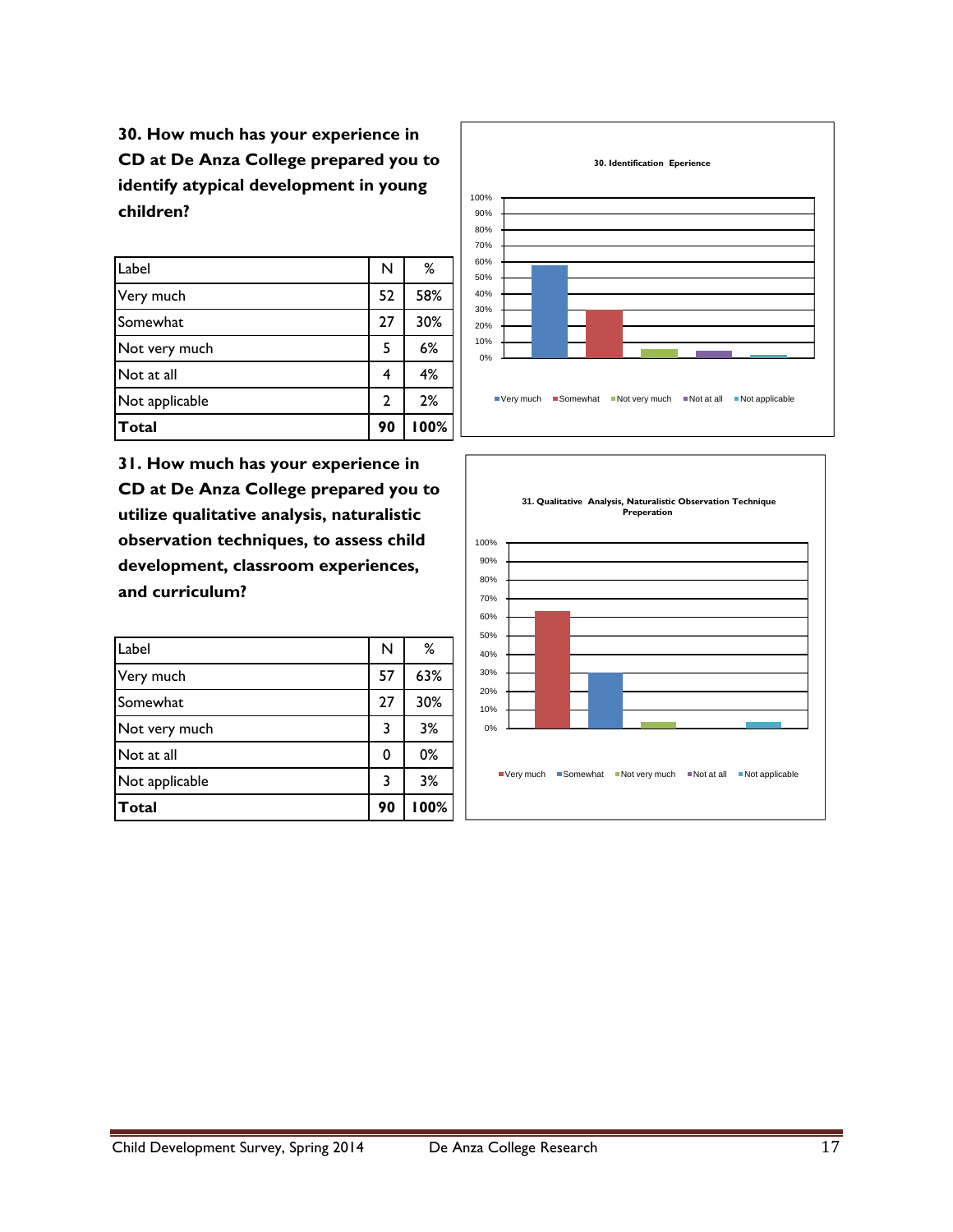**32. How much has your experience in CD at De Anza College prepared you to identify community resources for solving child, family, and programmatic dilemmas?**

| Label          | N  | ℅    |
|----------------|----|------|
| Very much      | 41 | 46%  |
| Somewhat       | 32 | 36%  |
| Not very much  | 5  | 6%   |
| Not at all     | 3  | 3%   |
| Not applicable | 8  | 9%   |
| Total          | 89 | 100% |



**33. How much has your experience in CD at De Anza College to adapt ideas and methods to new situations in early childhood setting?**

| Label          | N  | ℅    |
|----------------|----|------|
| Very much      | 53 | 59%  |
| Somewhat       | 27 | 30%  |
| Not very much  | 3  | 3%   |
| Not at all     |    | 1%   |
| Not applicable | 5  | 6%   |
| Total          | 89 | 100% |

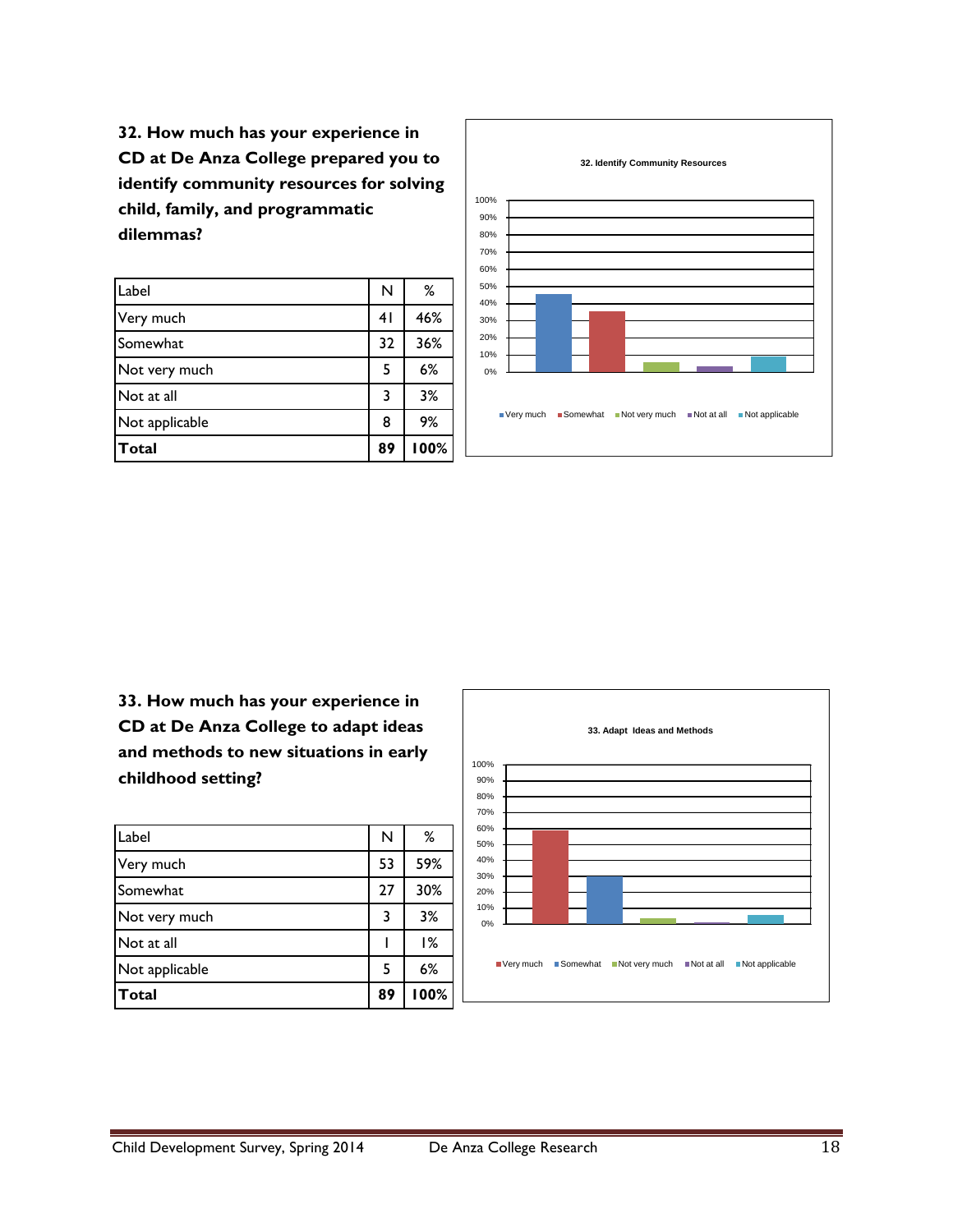**34. How much has your experience in De Anza College prepared you to create developmentally appropriate lesson plans for young children?**

| Label          | N  | %    |
|----------------|----|------|
| Very much      | 51 | 57%  |
| Somewhat       | 24 | 27%  |
| Not very much  | 3  | 3%   |
| Not at all     |    | 1%   |
| Not applicable | 8  | 9%   |
| Don't Know     | 3  | 3%   |
| <b>Total</b>   | 90 | 100% |



**35. How much has your experience in CD at De Anza College prepared you to solve ethical dilemmas in the early childhood setting?**

| Label          | N  | ℅    |
|----------------|----|------|
| Very much      | 40 | 44%  |
| Somewhat       | 29 | 32%  |
| Not very much  | 10 | 11%  |
| Not at all     | 3  | 3%   |
| Not applicable | 7  | 8%   |
| Don't Know     |    | 1%   |
| Total          | 90 | 100% |

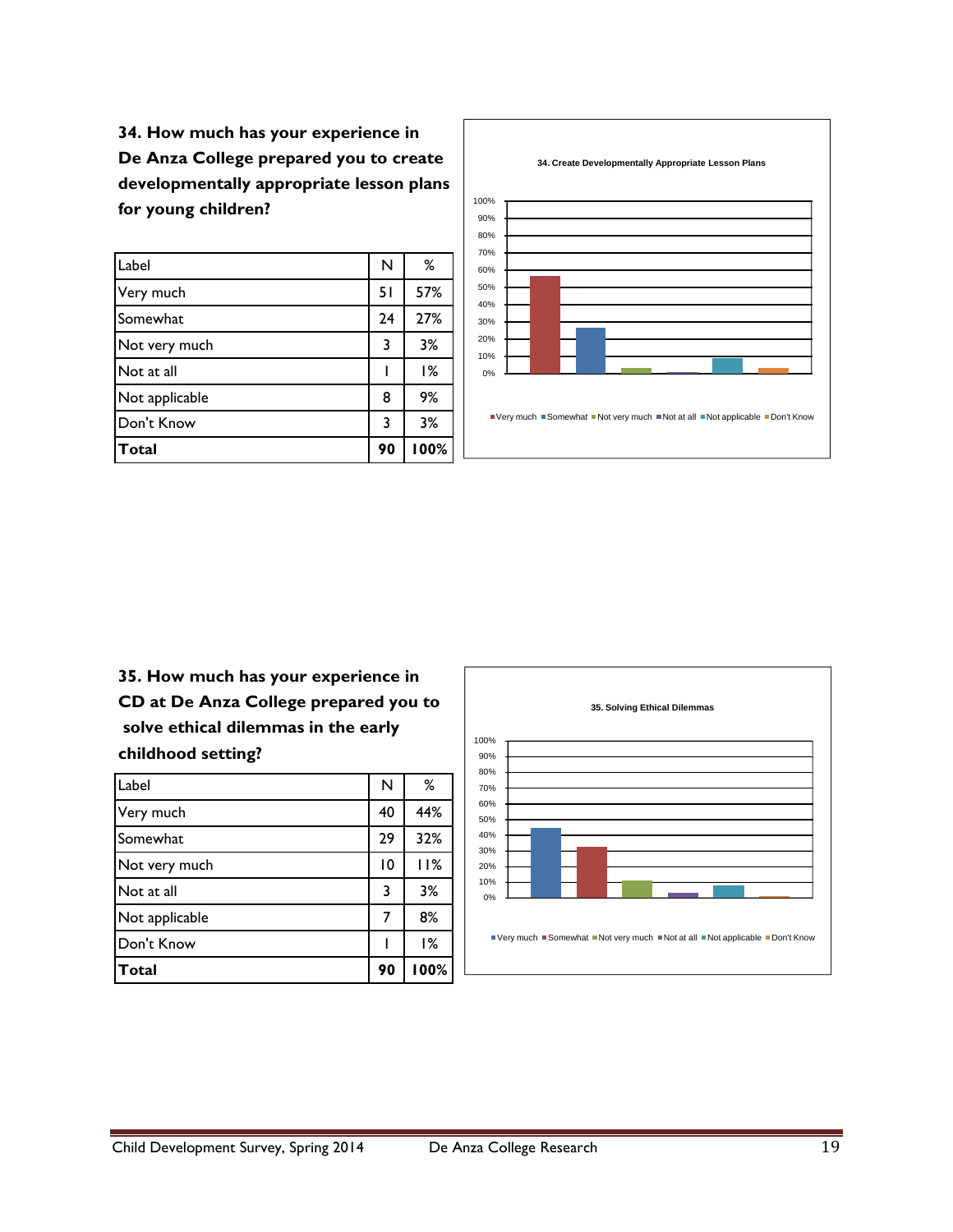**36. How much has your experience in CD at De Anza College prepared you to explore with parents different scenarios to addressing their child's developmental or behavioral challenges?**

| Label          | N            | ℅    |
|----------------|--------------|------|
| Very much      | 36           | 40%  |
| Somewhat       | 32           | 36%  |
| Not very much  | 8            | 9%   |
| Not at all     | 3            | 3%   |
| Not applicable | 8            | 9%   |
| Don't Know     | $\mathbf{2}$ | 2%   |
| Total          | 89           | 100% |



**37. How much has your experience in CD at De Anza College prepared you to adjust your curriculum to address children needs in the early childhood setting?**

| Label          | N  | ℅    |
|----------------|----|------|
| Very much      | 48 | 53%  |
| Somewhat       | 28 | 31%  |
| Not very much  | 3  | 3%   |
| Not at all     |    | 1%   |
| Not applicable | 8  | 9%   |
| Don't Know     | 2  | 2%   |
| <b>Total</b>   | 90 | 100% |